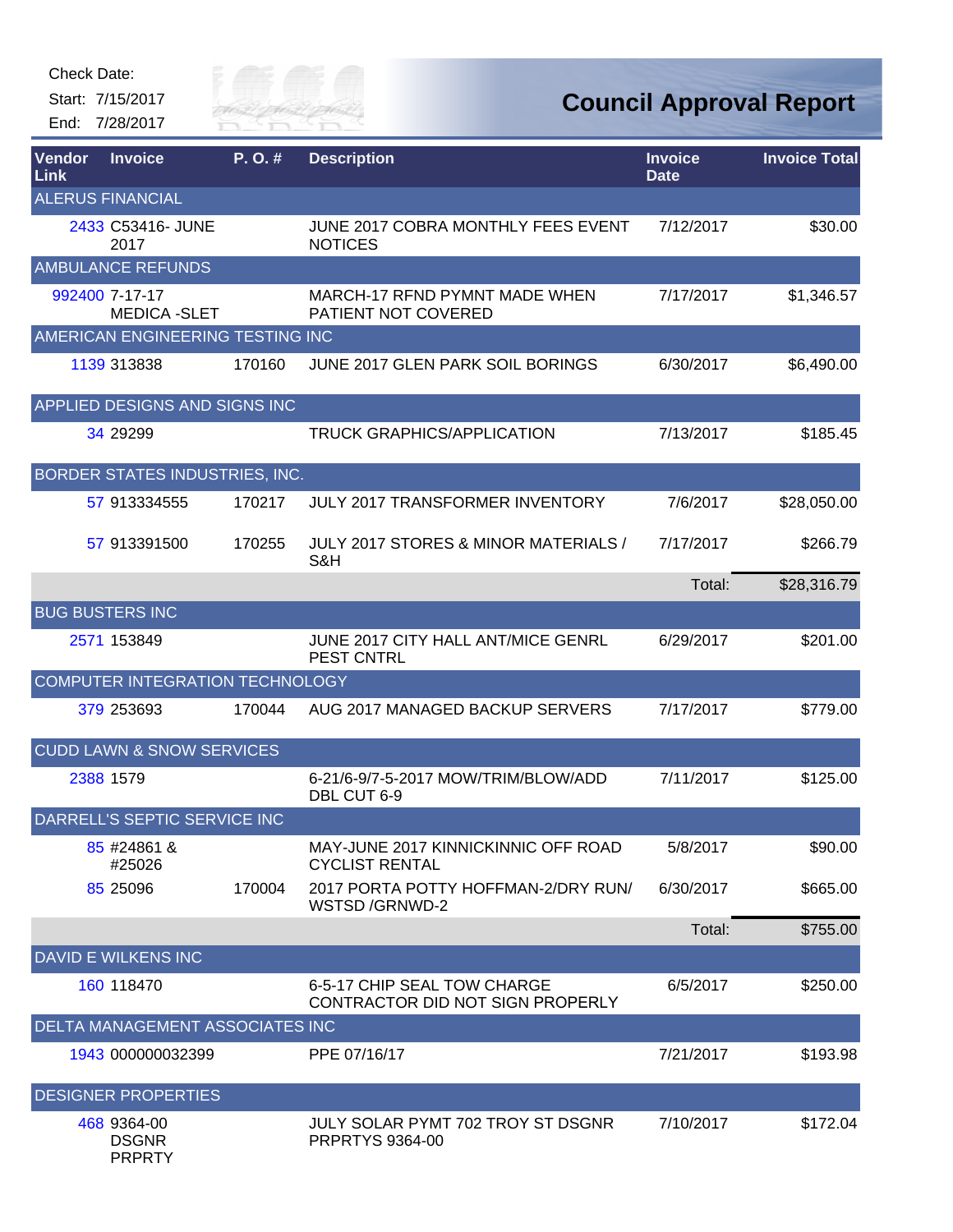Start: 7/15/2017 End: 7/28/2017



## **Council Approval Report**

| <b>Vendor</b><br><b>Link</b> | <b>Invoice</b>                      | P.O.#  | <b>Description</b>                                           | <b>Invoice</b><br><b>Date</b> | <b>Invoice Total</b> |
|------------------------------|-------------------------------------|--------|--------------------------------------------------------------|-------------------------------|----------------------|
|                              | <b>DOCKENDORF CONSTRUCTION</b>      |        |                                                              |                               |                      |
|                              | 2956 RFND PAID<br><b>ESTMT</b>      |        | REFUND 147 EVA PL ELECTRIC EXTENSION<br><b>PAID ESTIMATE</b> | 7/12/2017                     | \$402.82             |
| <b>EFTPS</b>                 |                                     |        |                                                              |                               |                      |
|                              | 7 PCOR FEE Q2<br>2017               |        | 2017 Q2 PATIENT CENTERED OUTCOMES<br><b>RESEARCH FEE</b>     | 6/26/2017                     | \$238.43             |
|                              | 7 000000032393                      |        | PPE 07/16/17                                                 | 7/21/2017                     | \$73,733.10          |
|                              |                                     |        |                                                              | Total:                        | \$73,971.53          |
|                              | <b>ELSTER SOLUTIONS CORP</b>        |        |                                                              |                               |                      |
|                              | 1536 9000076558                     | 170172 | <b>JULY 2017 ELECTRIC METERS</b>                             | 7/7/2017                      | \$4,912.00           |
|                              | <b>ENTERPRISE FM TRUST</b>          |        |                                                              |                               |                      |
|                              | 456 FBN3274845                      | 170035 | JULY 2017 POOL CAR LEASE AND<br>MAINTENANCE/NEW VHCL         | 7/6/2017                      | \$1,627.55           |
|                              | EO JOHNSON CO INC                   |        |                                                              |                               |                      |
|                              | 98 20933319                         |        | <b>JULY 2017 PD RICOH STANDARD PAYMENT</b>                   | 7/4/2017                      | \$151.50             |
|                              | 98 INV158521                        |        | 4-15-7-14-17 LIBRARY SAMSUNG OVERAGE<br>PERIOD BILLED        | 7/14/2017                     | \$99.59              |
|                              |                                     |        |                                                              | Total:                        | \$251.09             |
| <b>EXPERIAN</b>              |                                     |        |                                                              |                               |                      |
|                              | 2562 CD1803003056<br><b>JUN2017</b> |        | JUNE 2017 2017 SERVICES PAYMENT                              | 6/30/2017                     | \$25.00              |
|                              | <b>EXPRESS PERSONNEL SERVICES</b>   |        |                                                              |                               |                      |
|                              | 109 19124519                        | 170120 | 7-2-17 SEASONAL LABOR-79hrs STREET<br><b>MAINT</b>           | 7/2/2017                      | \$1,412.55           |
|                              | 109 19124531                        | 170120 | 7-2-17 SKILLED LABOR-40hrs DRAVIS<br><b>QUENTON</b>          | 7/3/2017                      | \$730.00             |
|                              | 109 19124531-2                      |        | 7-2-17 ELEC SKILLED LABOR-40hrs Luke<br><b>Baumann</b>       | 7/3/2017                      | \$876.00             |
|                              | 109 19124520                        | 170120 | 7-2-17 SEASONAL LABOR-232hrs PARK<br><b>MAINT</b>            | 7/3/2017                      | \$4,146.40           |
|                              | 109 19124518                        | 170120 | 7-2-17 SEASONAL SUMMER LABOR-40hrs<br><b>BLDG MAINT</b>      | 7/3/2017                      | \$788.40             |
|                              | 109 19124521                        | 170120 | 7-2-17 SEASONAL SUMMER LABOR-40hrs<br><b>MAINTENANCE</b>     | 7/3/2017                      | \$730.00             |
|                              | 109 19159631                        | 170120 | 7-9-17 SEASONAL LABOR-167.5hrs PARK<br><b>MAINT</b>          | 7/11/2017                     | \$2,998.84           |
|                              | 109 19159632                        | 170120 | 7-9-17 SEASONAL LABOR-16.5hrs<br><b>MAINTENANCE</b>          | 7/11/2017                     | \$301.13             |
|                              | 109 19159629                        | 170120 | 7-9-17 SEASONAL LABOR-16hrs BLDG<br><b>MAINTENANCE</b>       | 7/11/2017                     | \$315.36             |
|                              | 109 19159630                        | 170120 | 7-9-17 SEASONAL LABOR-56hrs STREET<br><b>MAINT</b>           | 7/11/2017                     | \$998.64             |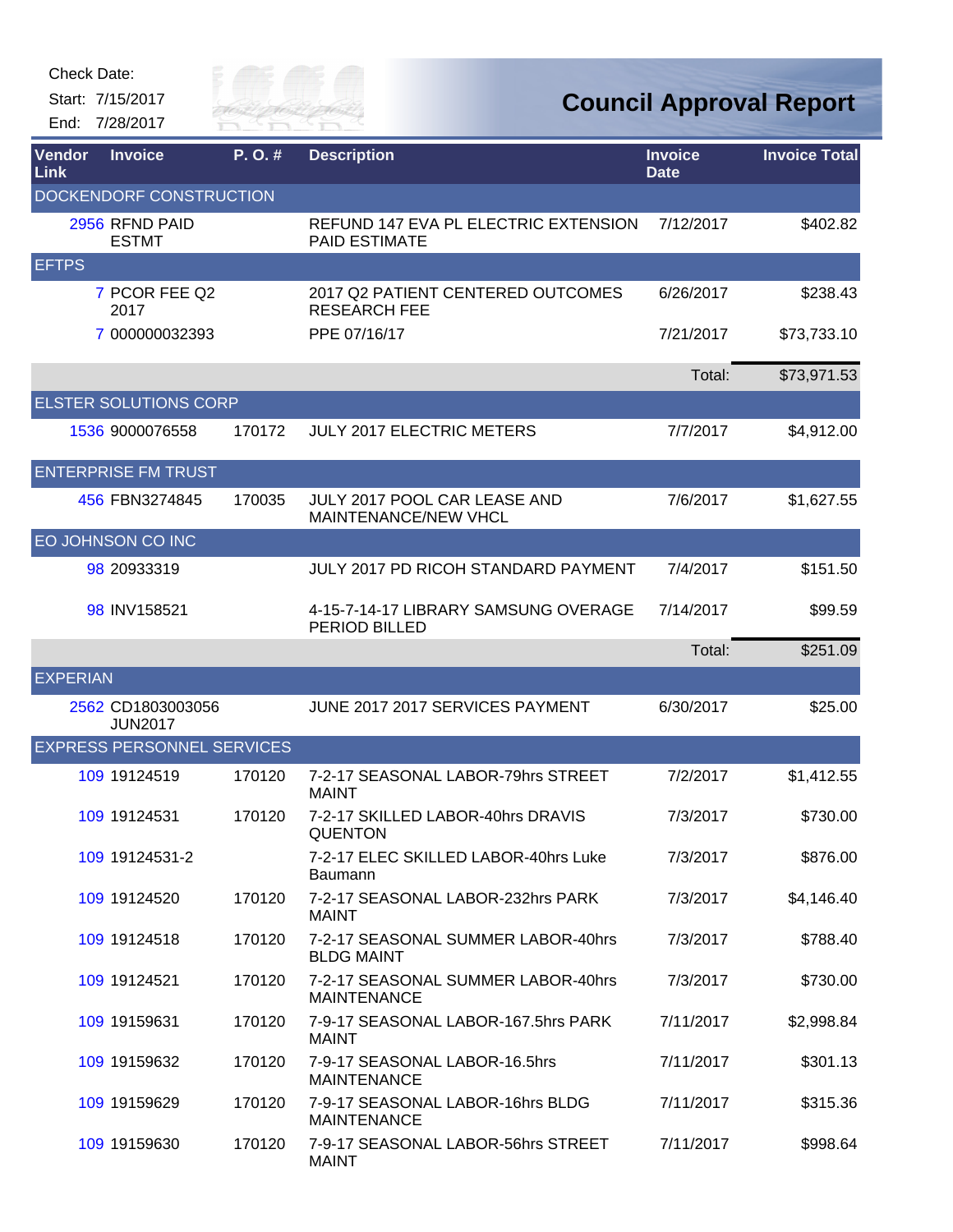| Check Date:                          |                      |                                                             |                               |                                |
|--------------------------------------|----------------------|-------------------------------------------------------------|-------------------------------|--------------------------------|
| Start: 7/15/2017<br>End: 7/28/2017   | City of<br>RIVER FAI |                                                             |                               | <b>Council Approval Report</b> |
| Vendor<br><b>Invoice</b><br>Link     | P.O.#                | <b>Description</b>                                          | <b>Invoice</b><br><b>Date</b> | <b>Invoice Total</b>           |
| 109 19159642                         | 170120               | 7-11-17 SKILLED LABOR-24.5hrs DRAVIS<br><b>QUENTON</b>      | 7/11/2017                     | \$447.13                       |
| 109 19159642-2                       |                      | ELEC SKILLED LABOR-24hrs Luke Baumann                       | 7/11/2017                     | \$536.55                       |
|                                      |                      |                                                             | Total:                        | \$14,281.00                    |
| <b>FBG SERVICE CORPORATION</b>       |                      |                                                             |                               |                                |
| 364 800916                           | 170251               | ANNUAL Floor maintenance by FBG                             | 6/26/2017                     | \$2,915.16                     |
| 364 801237                           | 170191               | JUNE FBG MONTHLY CLEANING                                   | 6/30/2017                     | \$4,866.00                     |
|                                      |                      |                                                             | Total:                        | \$7,781.16                     |
| FIRST NATIONAL BANK - RF SECTION 125 |                      |                                                             |                               |                                |
| 6 000000032392                       |                      | PPE 07/16/17                                                | 7/21/2017                     | \$4,065.43                     |
| FOREVER GREEN LANDSCAPING            |                      |                                                             |                               |                                |
| 2877 6-8-17 BERM<br><b>MAINTNC</b>   | 170216               | <b>JUNE 2017 GARDEN MAINTENANCE</b>                         | 6/8/2017                      | \$854.00                       |
| FREEMAN, JAMES                       |                      |                                                             |                               |                                |
| 389 JULY 2017<br><b>SOLAR</b>        |                      | JULY SOLAR PYMT 126 1/2 S MAIN ST<br>FREEMAN 9363-00        | 7/10/2017                     | \$179.84                       |
| <b>GENERAL ENGINEERING COMPANY</b>   |                      |                                                             |                               |                                |
| 1277 005                             | 170252               | 2017 COMMRCL CROSS CONNECTION<br><b>INSPECTION SERVICES</b> | 7/13/2017                     | \$11,795.00                    |
| <b>GRACE PAULSON</b>                 |                      |                                                             |                               |                                |
| 937 JULY 2017<br><b>SOLAR</b>        |                      | JULY 2017 SOLAR REFUND 1036 CO RD M<br>5856-00              | 7/10/2017                     | \$128.48                       |
| <b>GUIDE STUDIO, INC</b>             |                      |                                                             |                               |                                |
| 2882 3986                            | 170244               | MAY 2017 Wayfinding Project Deposit Work                    | 5/31/2017                     | \$7,800.00                     |
| 2882 4022                            | 170244               | JUNE 2017 Wayfinding Project Prints/Services                | 6/30/2017                     | \$8,964.96                     |
|                                      |                      |                                                             | Total:                        | \$16,764.96                    |
| HANTEN BROADCASTING COMPANY INC      |                      |                                                             |                               |                                |
| 306 JUNE 2017<br><b>STMT</b>         |                      | JUNE 2017 SPORTSCASTERS CLUB                                | 6/30/2017                     | \$60.00                        |
| HERITAGE RESEARCH LTD                |                      |                                                             |                               |                                |
| 1612 16-37 07-11-17                  | 170260               | 2017 NATIONAL REGISTER NOMINATATION<br>FOR SWING BRDG       | 7/11/2017                     | \$3,898.69                     |
| HUEBSCH LAUNDRY COMPANY              |                      |                                                             |                               |                                |
| 146 3901070                          | 170027               | 7-5-17 HUEBSCH WWTP UNIFORMS                                | 7/5/2017                      | \$34.47                        |
| 146 3901069                          | 170033               | 7-5-17 HUEBSCH PW UNIFORMS                                  | 7/5/2017                      | \$171.55                       |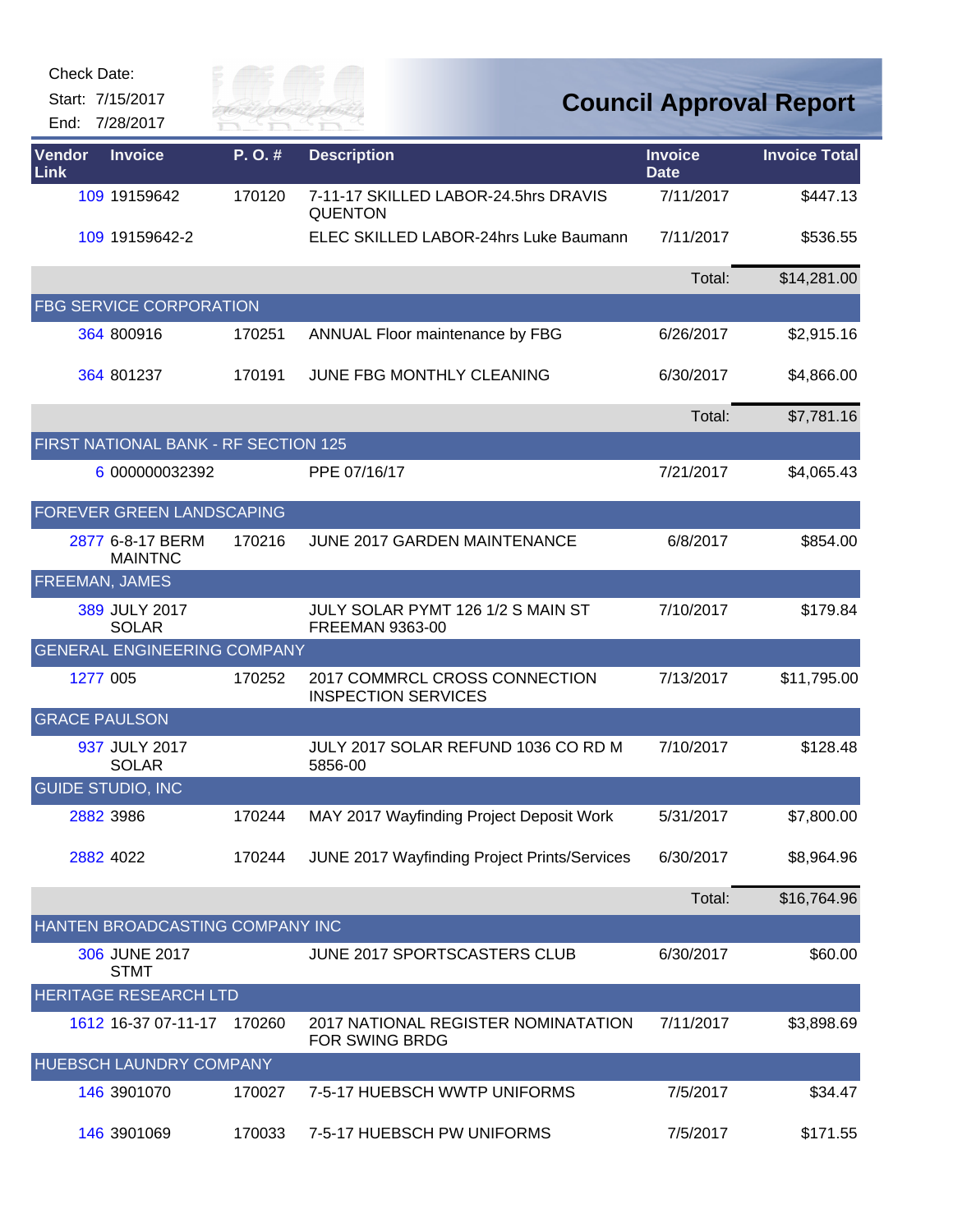Start: 7/15/2017

End: 7/28/2017



## **Council Approval Report**

| Vendor<br>Link             | <b>Invoice</b>                      | P.O.#  | <b>Description</b>                                          | <b>Invoice</b><br><b>Date</b> | <b>Invoice Total</b> |
|----------------------------|-------------------------------------|--------|-------------------------------------------------------------|-------------------------------|----------------------|
|                            | 146 3901068                         | 170032 | 7-5-17 HUEBSCH WATER UNIFORMS                               | 7/5/2017                      | \$38.13              |
|                            | 146 3901067                         | 170031 | 2017 HUEBSCH ELECTRIC UNIFORMS                              | 7/5/2017                      | \$241.92             |
|                            | 146 3901718                         |        | 7-5-17 PW MATS / LINEN SERVICES                             | 7/5/2017                      | \$35.40              |
|                            | 146 3904799                         | 170031 | 7-12-17 HUEBSCH ELECTRIC UNIFORMS                           | 7/12/2017                     | \$190.92             |
|                            | 146 3904802                         | 170027 | 7-12-17 HUEBSCH WWTP UNIFORMS                               | 7/12/2017                     | \$34.47              |
|                            | 146 3904801                         | 170033 | 7-12-17 HUEBSCH PW UNIFORMS                                 | 7/12/2017                     | \$122.97             |
|                            | 146 3904800                         | 170032 | 7-12-17 HUEBSCH WATER UNIFORMS                              | 7/12/2017                     | \$38.13              |
|                            | 146 3905457                         |        | 7-12-17 LIBRARY MATS / LINEN SERVICES                       | 7/12/2017                     | \$70.12              |
|                            | 146 3909204                         |        | 7-19-17 PW BLDG MATS / LINENS                               | 7/19/2017                     | \$35.40              |
|                            | 146 3909212                         |        | 7-19-17 CH BLDG MATS                                        | 7/19/2017                     | \$37.48              |
|                            | 146 3908569                         | 170031 | 7-19-17 HUEBSCH ELECTRIC UNIFORMS                           | 7/19/2017                     | \$190.92             |
|                            |                                     |        |                                                             | Total:                        | \$1,241.88           |
| <b>1&amp; S GROUP, INC</b> |                                     |        |                                                             |                               |                      |
|                            | 2787 43069                          | 170130 | JUNE 2017 GLEN PARK PRELIMINARY<br><b>DESIGN</b>            | 6/30/2017                     | \$20,951.00          |
| <b>INFOSEND INC</b>        |                                     |        |                                                             |                               |                      |
|                            | 150 122924                          | 170055 | JUNE 2017 RFMU MONTHLY STATEMENT<br><b>SERVICES</b>         | 6/30/2017                     | \$3,073.45           |
|                            |                                     |        | INTERNATIONAL CITY MGMT ASSOC RETIREMENT CORP               |                               |                      |
|                            | 1 000000032387                      |        | PPE 07/16/17                                                | 7/21/2017                     | \$20,110.27          |
|                            | 1 000000032388                      |        | PPE 07/16/17                                                | 7/21/2017                     | \$455.00             |
|                            |                                     |        |                                                             | Total:                        | \$20,565.27          |
|                            | <b>J. HAAS EXCAVATING</b>           |        |                                                             |                               |                      |
|                            | 1179 2017-329                       |        | <b>JULY 2017 PULVERIZED DIRT FOR STREETS</b><br>& ELECTRIC  | 7/6/2017                      | \$360.00             |
| <b>JENSEN, SCOTT</b>       |                                     |        |                                                             |                               |                      |
|                            | 1620 2017 SFTY<br><b>FTWR RMBRS</b> |        | 2017 SAFETY FOOTWEAR<br><b>REIMBURSEMENT</b>                | 7/19/2017                     | \$150.00             |
|                            | <b>KNIGHT BARRY TITLE</b>           |        |                                                             |                               |                      |
|                            | 2788 905255                         |        | JULY 2017 HABITAT REPRT OF TITLE 1 OF 5-<br><b>ROBERTS</b>  | 7/12/2017                     | \$75.00              |
|                            | 2788 905260                         |        | JULY 2017 HABITAT REPRT OF TITLE 2 OF 5<br><b>GLNWD CTY</b> | 7/12/2017                     | \$75.00              |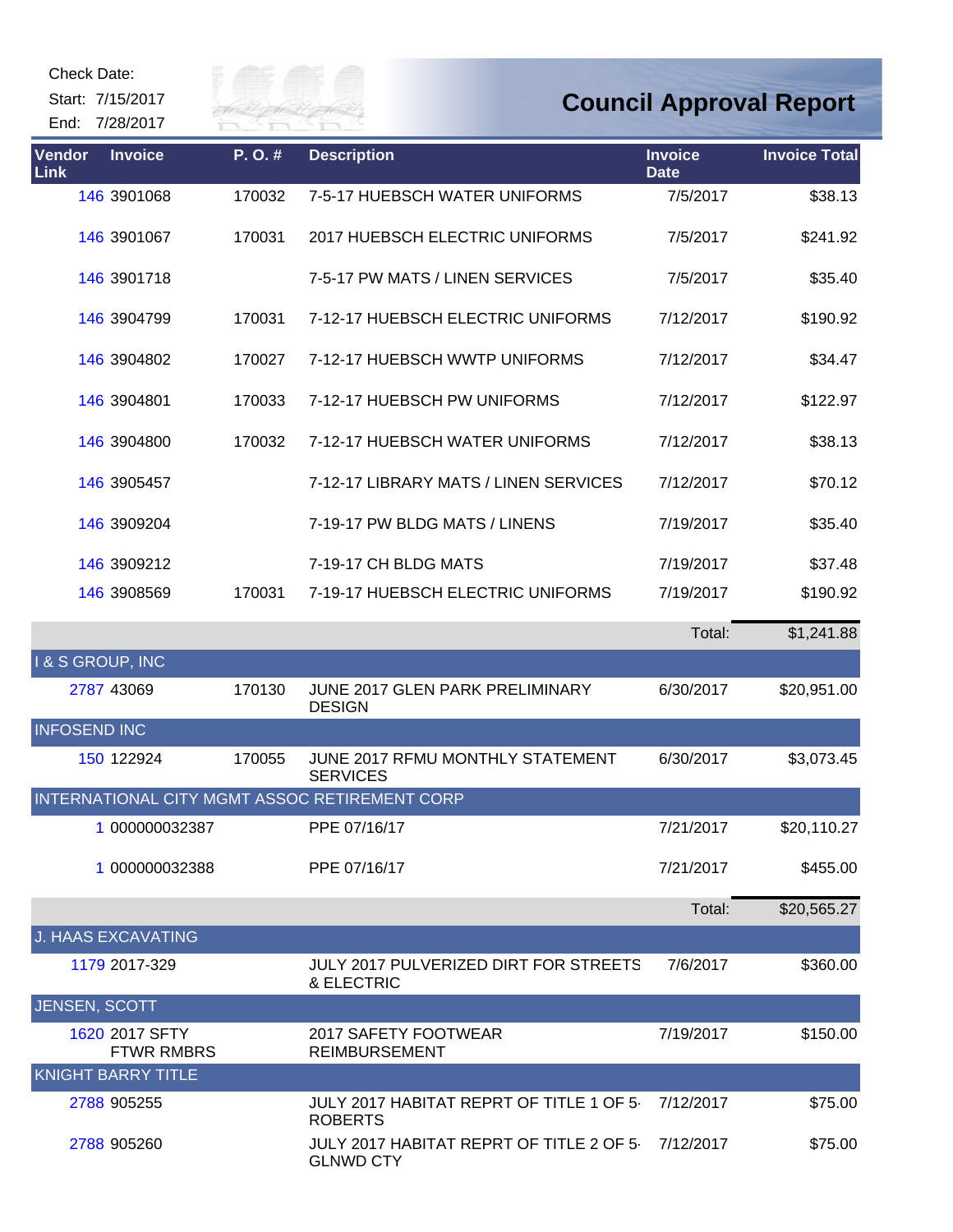Start: 7/15/2017

End: 7/28/2017



| Vendor<br><b>Link</b> | <b>Invoice</b>                         | P. O. # | <b>Description</b>                                            | <b>Invoice</b><br><b>Date</b> | <b>Invoice Total</b> |
|-----------------------|----------------------------------------|---------|---------------------------------------------------------------|-------------------------------|----------------------|
|                       | 2788 905247                            |         | JULY 2017 HABITAT REPRT OF TITLE 3 OF 5<br><b>ECOVILLAG</b>   | 7/12/2017                     | \$75.00              |
|                       | 2788 905253                            |         | JULY 2017 HABITAT REPRT OF TITLE 4 OF 5-<br><b>NEW RCHMND</b> | 7/12/2017                     | \$75.00              |
|                       | 2788 905259                            |         | JULY 2017 HABITAT REPORT OF TITLE 5 OF<br>5-HAMMOND           | 7/12/2017                     | \$75.00              |
|                       |                                        |         |                                                               | Total:                        | \$375.00             |
| <b>KWIK TRIP</b>      |                                        |         |                                                               |                               |                      |
|                       | 172 JUNE 2017<br><b>MOTOR FUEL</b>     |         | JUNE 2017 MOTOR FUEL                                          | 7/1/2017                      | \$9,247.81           |
|                       | <b>LIBRARY REFUNDS &amp; PAYMENTS</b>  |         |                                                               |                               |                      |
|                       | 995500 3942500247541<br>0              |         | RFND LOST LIB MATERIALS - MICRO<br><b>GREENS BOOK</b>         | 7/11/2017                     | \$17.95              |
|                       | 995500 3942500180844<br>$7 - 7 - 19$   |         | JULY 2017 REFUND LOST LIBRARY<br><b>MATERIALS</b>             | 7/19/2017                     | \$4.99               |
|                       |                                        |         |                                                               | Total:                        | \$22.94              |
|                       | <b>LOFFLER COMPANIES INC</b>           |         |                                                               |                               |                      |
|                       | 182 2560816                            |         | 7-15-17-8-14-17 ENGNRPRNTR#90220<br><b>BASE/JUNE OVERG</b>    | 7/5/2017                      | \$65.17              |
|                       | 182 335040259                          |         | JULY 2017 AMBULANCE BASE PYMT / JUNE<br><b>OVERAGE</b>        | 7/11/2017                     | \$150.80             |
|                       |                                        |         |                                                               | Total:                        | \$215.97             |
|                       | METERING & TECHNOLOGY SOLUTIONS        |         |                                                               |                               |                      |
|                       | 451 9348                               | 170239  | JULY 2017 METERS AND ERTS                                     | 7/5/2017                      | \$7,920.00           |
|                       |                                        |         | MIDAMERICA ADMINISTRATIVE & RETIREMENT SOLUTIONS              |                               |                      |
|                       | 500 MAR000000470<br>9                  |         | JAN-FEB-MAR 2017 HRA FEES                                     | 6/30/2017                     | \$515.00             |
|                       | MINNESOTA CHILD SUPPORT PAYMENT CENTER |         |                                                               |                               |                      |
|                       | 1618 000000032398                      |         | PPE 07/16/17                                                  | 7/21/2017                     | \$23.53              |
|                       | MSA PROFESSIONAL SERVICES, INC.        |         |                                                               |                               |                      |
|                       | 1284 R07949009.0#1 160142<br>6         |         | JUNE 2017 ENGINEERIN &<br><b>CONCSTRUCTION MGMT</b>           | 7/12/2017                     | \$2,058.42           |
|                       |                                        |         | MUNICIPAL ELECTRIC UTILITIES OF WISCONSIN INC                 |                               |                      |
|                       | 188 898                                |         | K WESTHUIS 88TH ANNUAL MEUW<br><b>CONFERENCE MADISON, WI</b>  | 7/5/2017                      | \$260.00             |
|                       | OGDEN ENGINEERING COMPANY INC          |         |                                                               |                               |                      |
|                       | 203 17-3373                            | 170254  | <b>JULY 2017 EUROFIN'S/O'KEEFE EASEMENT</b><br><b>SURVEY</b>  | 7/12/2017                     | \$1,157.50           |
|                       | 203 17-3385                            | 170253  | <b>JULY 2017 SURVEYING FOR DIRCETIONAL</b><br><b>BORING</b>   | 7/12/2017                     | \$1,238.05           |
|                       |                                        |         |                                                               | Total:                        | \$2,395.55           |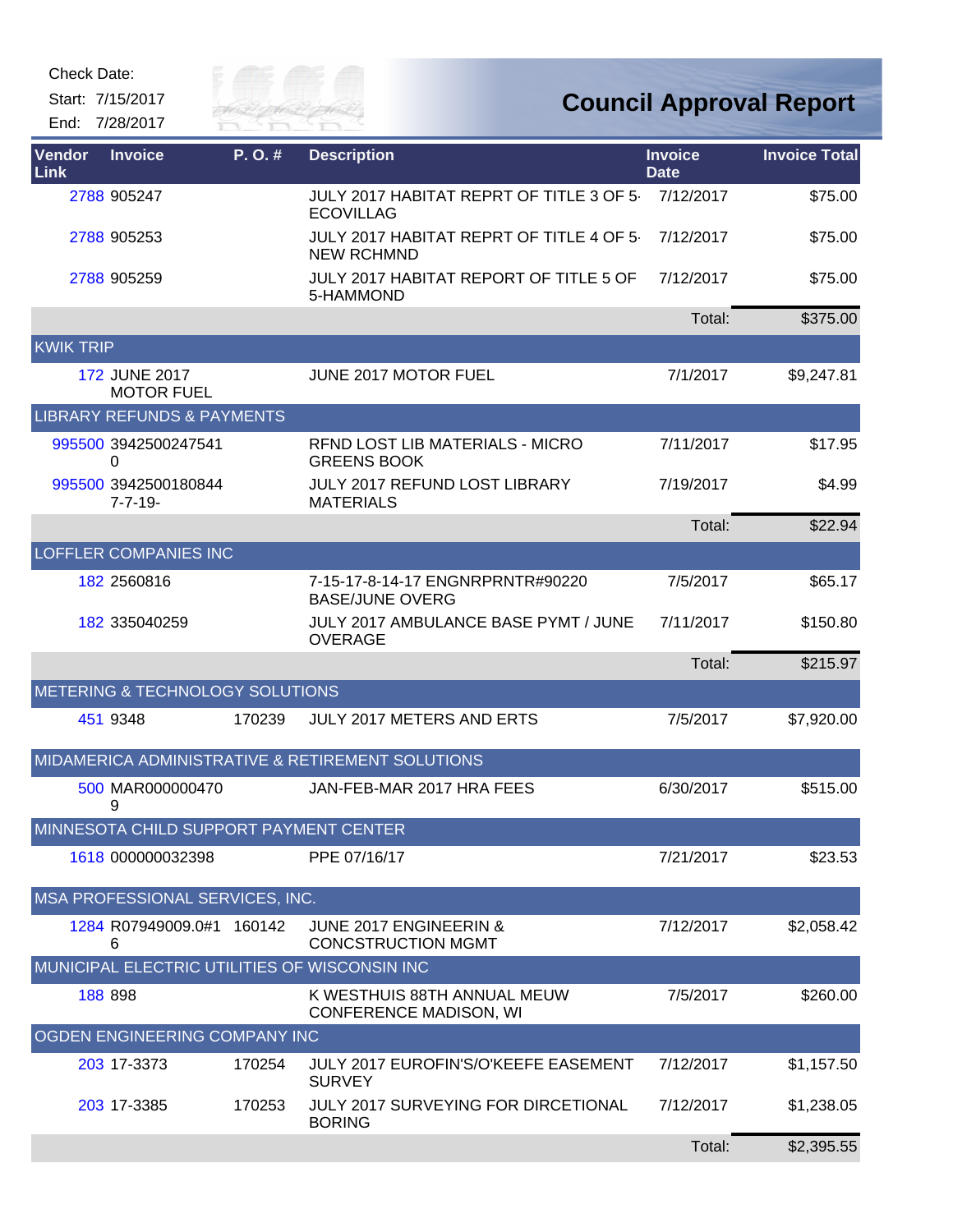

| Vendor<br>Link         | <b>Invoice</b>                        | P.O.# | <b>Description</b>                                           | <b>Invoice</b><br><b>Date</b> | <b>Invoice Total</b> |
|------------------------|---------------------------------------|-------|--------------------------------------------------------------|-------------------------------|----------------------|
|                        | <b>PARK N REC REFUNDS</b>             |       |                                                              |                               |                      |
|                        | 995400 A FRANZWA                      |       | <b>JULY 2017 COMMUNITY THEATRE REFUND</b>                    | 7/7/2017                      | \$25.00              |
|                        | 995400 7-10-17 J<br><b>LENARZ</b>     |       | REND-CNCL SWIMMING DUE TO MOVING                             | 7/10/2017                     | \$25.00              |
|                        | 995400 7-11-17 B<br><b>LARSEN</b>     |       | JULY 2017 RFND-CNCL-2 KIDS MINUTE TO<br>WIN IT PRGRM         | 7/11/2017                     | \$40.00              |
|                        | 995400 RFND R<br><b>HOVLAND</b>       |       | JULY 2017 REFUND 2 CHILDREN MINUTE TO<br><b>WIN IT PRGRM</b> | 7/13/2017                     | \$30.00              |
|                        | 995400 J CROSS CNCL<br>$7 - 21 - 17$  |       | JULY 2017 CNCL SWM LSN 2 AND 5 / CNCL<br><b>CSI PRGRM</b>    | 7/17/2017                     | \$120.00             |
|                        | 995400 CNCL SWMLSN<br>M VISGER        |       | JULY 2017 REFUND LEVEL 1 SWIMMING<br><b>LESSONS</b>          | 7/18/2017                     | \$25.00              |
|                        |                                       |       |                                                              | Total:                        | \$265.00             |
| <b>PELION BENEFITS</b> |                                       |       |                                                              |                               |                      |
|                        | 5 000000032391                        |       | PPE 07/16/17                                                 | 7/21/2017                     | \$3,500.86           |
|                        | PIERCE COUNTY HIGHWAY DEPT            |       |                                                              |                               |                      |
|                        | 453 201732                            |       | <b>MANN VALLEY FOR UW FARMS</b>                              | 5/6/2017                      | \$289.91             |
|                        | 453 170428                            |       | <b>CULVERT FOR GRASS PARKING HOFFMAN</b><br><b>PARK</b>      | 5/16/2017                     | \$640.03             |
|                        |                                       |       |                                                              | Total:                        | \$929.94             |
|                        | PIERCE COUNTY TREASURER               |       |                                                              |                               |                      |
|                        | 210 JUNE 2017                         |       | JUNE 2017 JAIL DWI INTERLOCK                                 | 6/30/2017                     | \$834.92             |
| <b>PRINT ART</b>       |                                       |       |                                                              |                               |                      |
|                        | 1064 JOB 4017 JULY<br>2017            |       | RF MUNICIPAL COURT BUSINESS CARDS                            | 7/3/2017                      | \$86.00              |
|                        | <b>RFMU PAYMENTS OR REFUNDS</b>       |       |                                                              |                               |                      |
|                        | 990610 M SATHER<br>4595-20 WHE        |       | ENRGY ASSSTNC REMAINING ON FINALED<br>905 SYCAMORE #C        | 7/7/2017                      | \$69.00              |
|                        | 990610 7023-06 TE<br><b>THIELE</b>    |       | <b>FWD WHEAP/ENRGY ASTNC FUNDS</b><br><b>THOMAS E THIELE</b> | 7/7/2017                      | \$53.00              |
|                        | 990610 1914-18 D<br><b>CHRISTOPHE</b> |       | RFMU RFND OVRPYMT 566 CLARK ST #3<br>1914-18                 | 7/10/2017                     | \$226.15             |
|                        | 990610 2437-01 W&D<br><b>QUIST</b>    |       | RFMU RFND OVRPYMT 445 N 4TH ST 2437-<br>01                   | 7/10/2017                     | \$10.72              |
|                        | 990610 2787-07 C<br><b>KANIPES</b>    |       | RFMU RFND OVRPYMT 210 S 3RD ST 2787-<br>07                   | 7/10/2017                     | \$170.21             |
|                        | 990610 1574-17 A<br><b>MARTINSON</b>  |       | RFMU RFND OVRPYMT 517 WASSON CT#32                           | 7/11/2017                     | \$82.94              |
|                        | 990610 2906-19 E<br><b>MUHLENBRUC</b> |       | RFMU RFND OVRPYMT 518 1/2 E WALNUT<br>ST 2906-19             | 7/11/2017                     | \$85.34              |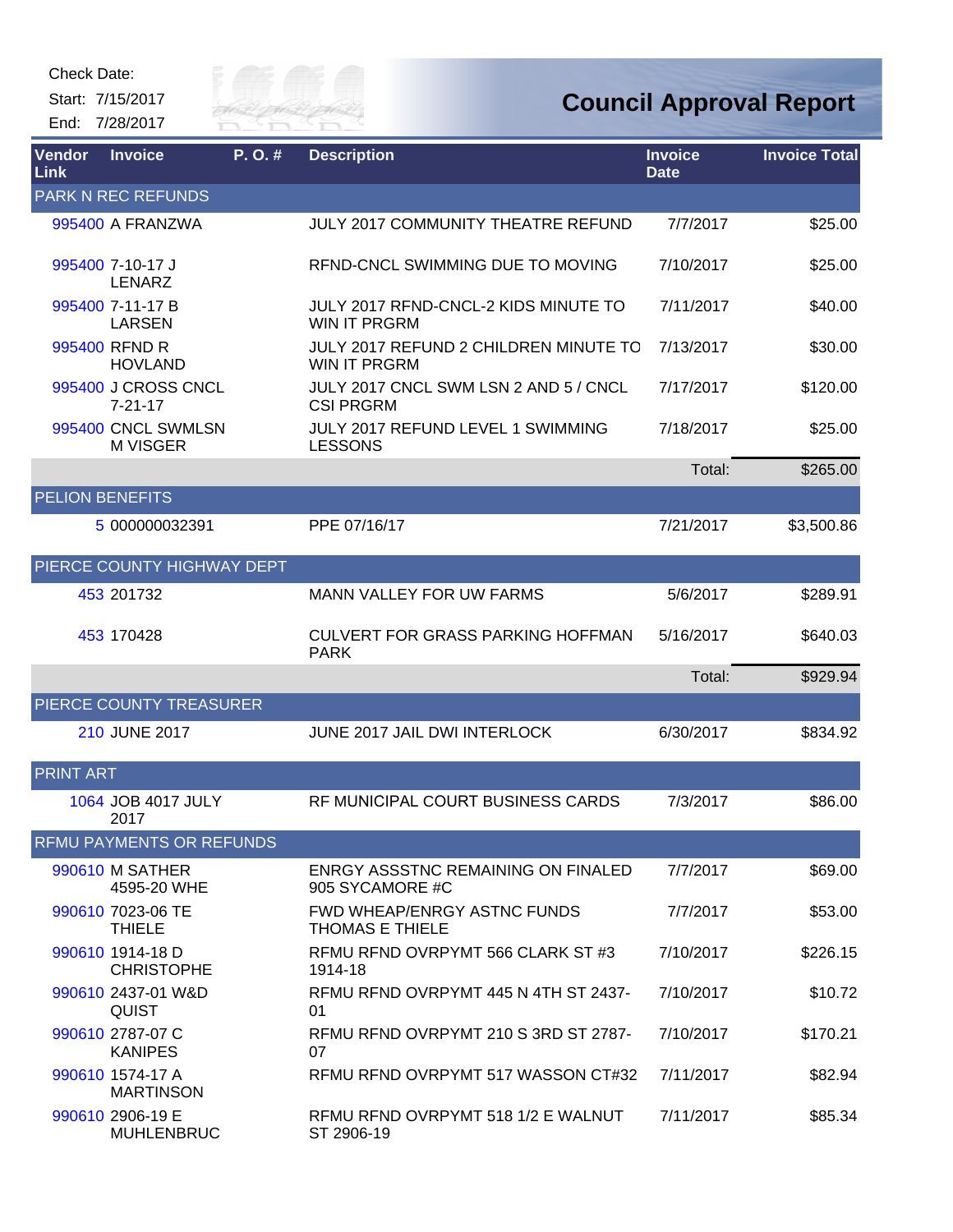Start: 7/15/2017 End: 7/28/2017



## **Council Approval Report**

| Vendor<br>Link | <b>Invoice</b>                            | P.O.# | <b>Description</b>                                       | <b>Invoice</b><br><b>Date</b> | <b>Invoice Total</b> |
|----------------|-------------------------------------------|-------|----------------------------------------------------------|-------------------------------|----------------------|
|                | 990610 3050-04 R D<br><b>BEER</b>         |       | RFMU RFND OVRPYMT 626 HAZEL ST<br>3050-04                | 7/11/2017                     | \$188.89             |
|                | 990610 3246-00 R M<br><b>HAMMER</b>       |       | RFMU RFND OVRPYMT 208 N WASSON LN<br>3246-00             | 7/11/2017                     | \$9.49               |
|                | 990610 3569-00 G&R<br><b>PULLMAN</b>      |       | RFMU RFND OVRPYMT 833 BARTOSH LN<br>3569-00              | 7/11/2017                     | \$50.47              |
|                | 990610 3753-16 K<br><b>WRIGHT</b>         |       | RFMU RFND OVRPYMT 108 W PARK ST<br>3753-16               | 7/11/2017                     | \$125.35             |
|                | 990610 3754-19 R<br><b>LIPPERT</b>        |       | RFMU RFND OVRPYMT 701 S MAIN ST 3754-<br>19              | 7/11/2017                     | \$119.32             |
|                | 990610 3875-18 S<br><b>MORRISSEY</b>      |       | RFMU RFND OVRPYMT 211 W JOHNSON<br>ST#4 3875-18          | 7/11/2017                     | \$50.19              |
|                | 990610 3964-19 H VAN<br><b>ALSTIN</b>     |       | RFMU RFND OVRPYMT 1204 BARTOSH<br>LN#2 3964-19           | 7/11/2017                     | \$56.12              |
|                | 990610 4434-00 MK<br><b>ELLIOTT</b>       |       | RFMU RFND OVRPYMT 444 KENNEDY ST<br>4434-00              | 7/11/2017                     | \$95.06              |
|                | 990610 4463-03 N<br><b>DODGE</b>          |       | RFMU RFND OVRPYMT 404 E JOHNSON ST<br>4463-03            | 7/11/2017                     | \$92.09              |
|                | 990610 4485-00 J<br><b>MANNETTER</b>      |       | RFMU RFND OVRPYMT 427 E JOHNSON ST<br>4485-00            | 7/11/2017                     | \$271.52             |
|                | 990610 5640-00 FJS-<br><b>HERNANDE</b>    |       | RFMU RFND OVRPYMT 620 W WALNUT ST<br>5640-00             | 7/11/2017                     | \$288.18             |
|                | 990610 6242-24 M<br><b>KUHL</b>           |       | RFMU RFND OVRPYMT 1431 WILDCAT<br>CT#209 6242-24         | 7/11/2017                     | \$25.17              |
|                | 990610 7415-04 O KILIC                    |       | RFMU RFND OVRPYMT 1684 RODAO DR<br>7415-04               | 7/11/2017                     | \$85.18              |
|                | 990610 7826-06 C<br><b>MARCHAND</b>       |       | RFMU RFND OVRPYMT 1970 A PIKA TRAIL<br>7826-06           | 7/11/2017                     | \$115.02             |
|                | 990610 7956-01 MR<br><b>&amp;DL KNAGA</b> |       | RFMU RFND OVRPYMT 828 DUNDEE AVE<br>7956-01              | 7/11/2017                     | \$12.57              |
|                | 990610 8005-01 S&K<br><b>HOLM</b>         |       | RFMU RFND OVRPYMT 3260 SUSSEX ST<br>8005-01              | 7/11/2017                     | \$186.39             |
|                | 990610 8077-04 K&C<br><b>MARTIN</b>       |       | REMU REND OVRPYMT 3416 CAMBRIDGE<br>PL 8077-04           | 7/11/2017                     | \$20.83              |
|                | 990610 8155-01 S<br><b>MAGNUSON</b>       |       | RFMU RFND OVRPYMT 1540 ROCKY<br><b>BRANCH CT 8155-01</b> | 7/11/2017                     | \$540.39             |
|                | 990610 8249-01 R&S<br><b>HURD</b>         |       | RFMU RFND OVRPYMT 581 GLENMEADOW<br>ST 8249-01           | 7/11/2017                     | \$240.00             |
|                | 990610 8681-00 D<br><b>VANDEYACHT</b>     |       | RFMU RFND OVRPYMT 581 GLENMEADOW<br>ST 8249-01           | 7/11/2017                     | \$65.00              |
|                | 990610 8711-00 CVTC<br><b>RES CON</b>     |       | RFMU RFND OVRPYMT 339 KAMLOOPS PL<br>8711-00             | 7/11/2017                     | \$179.64             |
|                | 990610 8801-01 S<br><b>JOHNSON</b>        |       | RFMU RFND OVRPYMT 196 W CEMETERY<br>RD 8801-01           | 7/11/2017                     | \$104.56             |
|                | 990610 9389-05<br><b>JESSICA M MO</b>     |       | RFMU RFND OVRPYMT 205 W CASCADE<br>AVE #102 9389-05      | 7/11/2017                     | \$240.08             |
|                | 990610 9397-08 E<br><b>BLACKFORD</b>      |       | RFMU RFND OVRPYMT 205 W CASCADE<br>AVE #302 9397-08      | 7/11/2017                     | \$64.72              |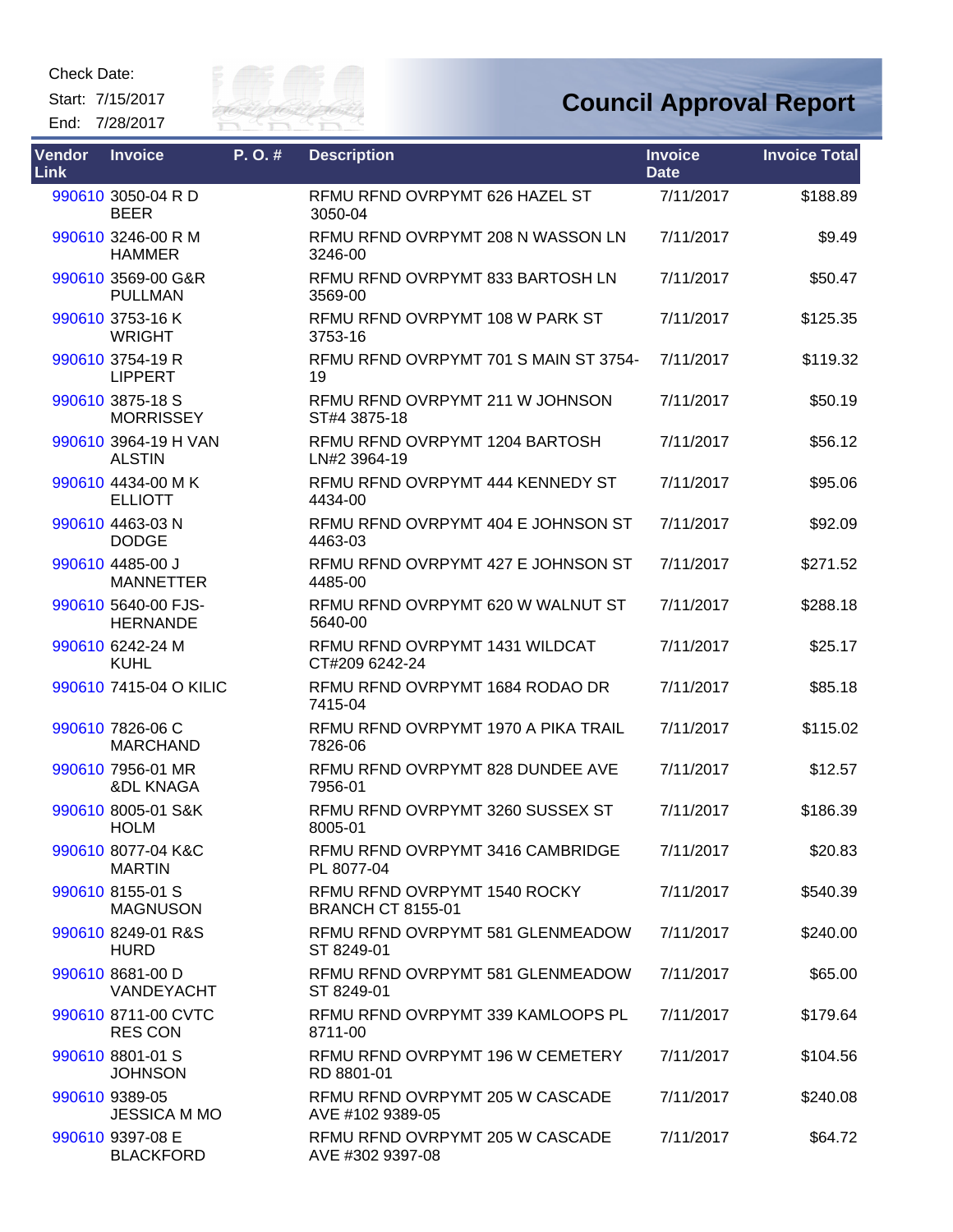

| <b>Vendor</b><br>Link   | <b>Invoice</b>                                  | P.O.#  | <b>Description</b>                                          | <b>Invoice</b><br><b>Date</b> | <b>Invoice Total</b> |
|-------------------------|-------------------------------------------------|--------|-------------------------------------------------------------|-------------------------------|----------------------|
|                         | 990610 9460-05 M<br><b>ENDRES</b>               |        | RFMU RFND OVRPYMT 215 W CASCADE<br>AVE#201 9460-05          | 7/11/2017                     | \$110.36             |
|                         | 990610 9736-00<br><b>WESTVIEW</b><br><b>CON</b> |        | RFMU RFND OVRPYMT 184 RAYMOND AVE<br>9736-00                | 7/11/2017                     | \$213.02             |
|                         | 990610 C MOTTAZ<br><b>ENRGY IMPRV</b>           |        | JULY 2017 HOME ENERGY IMPROVEMENTS<br><b>INCENTIVE</b>      | 7/11/2017                     | \$850.00             |
|                         | 990610 5182-00 D<br><b>FULLER</b>               |        | RFMU RFND OVRPYMNT 730 APOLLO RD<br>5182-00                 | 7/12/2017                     | \$48.00              |
|                         | 990610 6370-25 & 6361-<br>11BPM                 |        | RFMU RFND OVRPYMT(S) 1485<br>WILDCAT#105 & #101             | 7/12/2017                     | \$68.68              |
|                         |                                                 |        |                                                             | Total:                        | \$5,213.65           |
|                         | RIVER FALLS AREA HOSPITAL                       |        |                                                             |                               |                      |
|                         | 226 WLK IN FRZR<br><b>EFFCNY</b>                |        | JULY 2017 WALK-IN FREEZER EFFCIENCY<br><b>CONTROLS</b>      | 7/18/2017                     | \$1,150.00           |
|                         | RIVER FALLS CHAMBER OF COMMERCE INC             |        |                                                             |                               |                      |
|                         | 225 16034                                       |        | JULY 2017 CHECKS FOR POWERFUL<br><b>CHOICES REBATES</b>     | 7/11/2017                     | \$375.00             |
|                         | RIVER FALLS POLICE ASSOCIATION                  |        |                                                             |                               |                      |
|                         | 9 000000032394                                  |        | <b>JULY UNION DUES</b>                                      | 7/21/2017                     | \$727.60             |
|                         | RIVER FALLS PUBLIC LIBRARY PETTY CASH           |        |                                                             |                               |                      |
|                         | 372 7-26-16-5-2-17                              |        | <b>BOOK HI GOD/WORK PRMT EVELYN</b><br>OKAL/SEBASTIAN KULOW | 5/5/2017                      | \$40.00              |
|                         | RIVER FALLS SENIOR CITIZENS                     |        |                                                             |                               |                      |
|                         | 438 JULY 2017<br><b>DONATION</b>                | 170034 | JULY 2017 SENIOR CITIZEN MONTHLY<br><b>DONATION</b>         | 7/1/2017                      | \$500.00             |
| <b>RUDESILL, TRAVIS</b> |                                                 |        |                                                             |                               |                      |
|                         | 1574 PER DIEM 7-21-<br>17                       |        | STATE PATROL DVLPMNT INSTRCTR TRNG<br><b>FORT MCCOY</b>     | 3/16/2017                     | \$53.50              |
| <b>RUNNING INC</b>      |                                                 |        |                                                             |                               |                      |
|                         | 1573 16952                                      | 170096 | Taxi Management Services 6-8-17 to 7-10-17                  | 7/10/2017                     | \$17,581.96          |
|                         | RURAL ELECTRIC SUPPLY COOPERATIVE               |        |                                                             |                               |                      |
|                         | 221 675941-00                                   | 170127 | JUNE 2017 PADMOUNT TRANSFORMERS                             | 6/22/2017                     | \$32,847.00          |
| <b>SAVATREE</b>         |                                                 |        |                                                             |                               |                      |
|                         | 772 4684519                                     | 170036 | JUNE 2017 CITY TRIMMING(15 TREES)<br>/PARKS (3 TREES)       | 6/29/2017                     | \$5,415.00           |
|                         | SCHWEITZER ENGINEERING LABORATORIES INC         |        |                                                             |                               |                      |
|                         | 240 INV-000181508 170204                        |        | <b>JULY 2017 ELECTRIC SUBSTATION</b><br><b>FEEEDER RE</b>   | 7/10/2017                     | \$4,215.00           |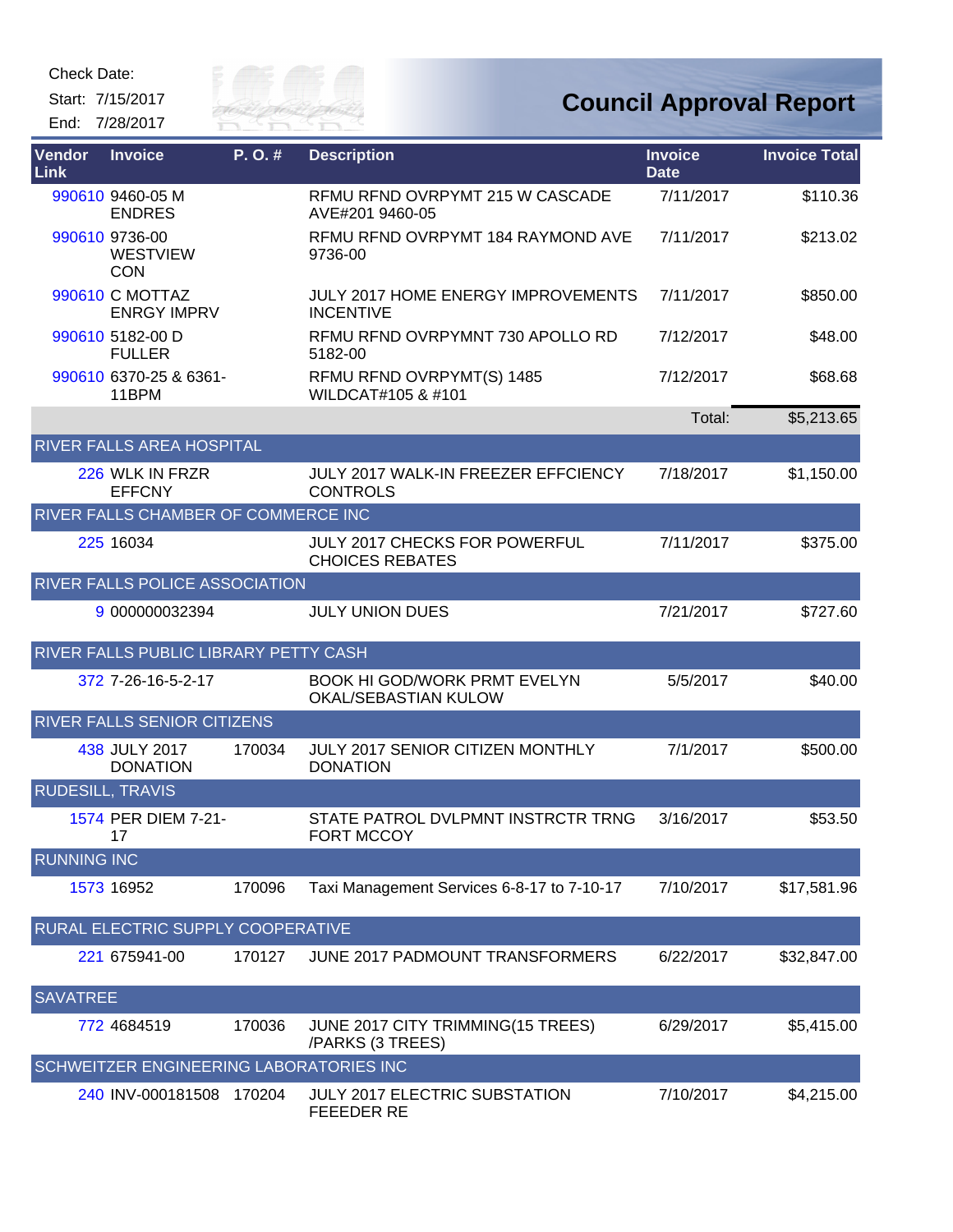

| Vendor<br>Link         | <b>Invoice</b>                           | P. O. # | <b>Description</b>                                          | <b>Invoice</b><br><b>Date</b> | <b>Invoice Total</b> |
|------------------------|------------------------------------------|---------|-------------------------------------------------------------|-------------------------------|----------------------|
|                        | <b>SECURITY FINANCIAL BANK</b>           |         |                                                             |                               |                      |
|                        | <b>12 K MOORE GIFT</b><br><b>CARD</b>    |         | K MOORE GIFT CARD NEW BABY                                  | 7/21/2017                     | \$54.95              |
| <b>SHEFCHIK, BRIAN</b> |                                          |         |                                                             |                               |                      |
|                        | 2959 JULY 2017<br><b>STORMWATER</b>      |         | REFUND OVERPAYMENT STORM WATER                              | 7/17/2017                     | \$12,396.96          |
|                        | <b>SHORT ELLIOTT HENDRICKSON INC</b>     |         |                                                             |                               |                      |
|                        | 244 334777                               | 160205  | JUNE 2017 Lk George Tr (Heritage -Division)                 | 7/10/2017                     | \$3,936.29           |
|                        | 244 335046 JUNE<br>2017                  |         | KILKARNEY HILLS DVLPMNT/SOUTH<br><b>DVLPMT ENGNR SRVCS</b>  | 7/11/2017                     | \$166.40             |
|                        | 244 335049 JUNE<br>2017                  | 170163  | JUNE 2017 Design - North Loop Extension                     | 7/11/2017                     | \$4,768.57           |
|                        | 244 335509                               | 160271  | KINNI CORRIDOR/HYDRO PROJECT THRU<br><b>JUNE 2017</b>       | 7/13/2017                     | \$20,398.50          |
|                        |                                          |         |                                                             | Total:                        | \$29,269.76          |
| <b>SIMPSON, SCOT</b>   |                                          |         |                                                             |                               |                      |
|                        | 953 PER DIEM 7-21-<br>17                 |         | JUNE 28 2017 WCMA CONFERENCE WI<br><b>DELLS</b>             | 6/28/2017                     | \$46.00              |
|                        | <b>ST CROIX COUNTY TREASURER</b>         |         |                                                             |                               |                      |
|                        | 252 JUNE 2017 JAIL<br>DWI I              |         | JUNE 2017 JAIL DWI INTERLOCK                                | 6/30/2017                     | \$432.00             |
|                        | ST CROIX VALLEY NATURAL GAS CO           |         |                                                             |                               |                      |
|                        | 255 JUNE 2017 GAS<br><b>BILL</b>         |         | JUNE 2017 NATURAL GAS INVOICES                              | 7/3/2017                      | \$1,625.33           |
| <b>STATE OF WI</b>     |                                          |         |                                                             |                               |                      |
|                        | 259 JUNE 2017<br><b>PENALTY</b>          |         | JUNE 2017 PENALTY ASSESSMENT                                | 6/30/2017                     | \$3,045.40           |
|                        | STATE OF WI - DEPT OF TRANSPORTATION     |         |                                                             |                               |                      |
|                        | 219 PDEXPLOR<br><b>JULY 2017</b>         |         | STATE OF WI REGISTRATION<br>VIN#1FM5K8AR4HGD07035           | 7/3/2017                      | \$69.50              |
|                        | STATE OF WI DEPT OF EMPLOYEE TRUST FUNDS |         |                                                             |                               |                      |
|                        | 11 000000032395                          |         | JULY RETIRMENT                                              | 7/21/2017                     | \$86,826.00          |
|                        | <b>STATE OF WISCONSIN</b>                |         |                                                             |                               |                      |
|                        | 2525 WHEAP D<br><b>DEGRAFF</b>           |         | D DEGRAFF 235 W JOHNSON ST #3<br>FINALED ACT 3899-19        | 7/7/2017                      | \$33.00              |
|                        |                                          |         | STATEWIDE ENERGY EFFICIENCY & RENEWABLES ADMIN INC          |                               |                      |
|                        | 243 JUNE 2017                            |         | JUNE 2017CTC ENRGY EFFCNCY FUNDS<br>TO FOCUS ON ENRGY       | 7/18/2017                     | \$4,134.79           |
|                        | <b>STEVENS ENGINEERS</b>                 |         |                                                             |                               |                      |
|                        | 791 11061                                | 160141  | JUNE 2017 FINAL DSGN/CONST SERVICES<br><b>UW-FMLY FRESH</b> | 6/29/2017                     | \$286.00             |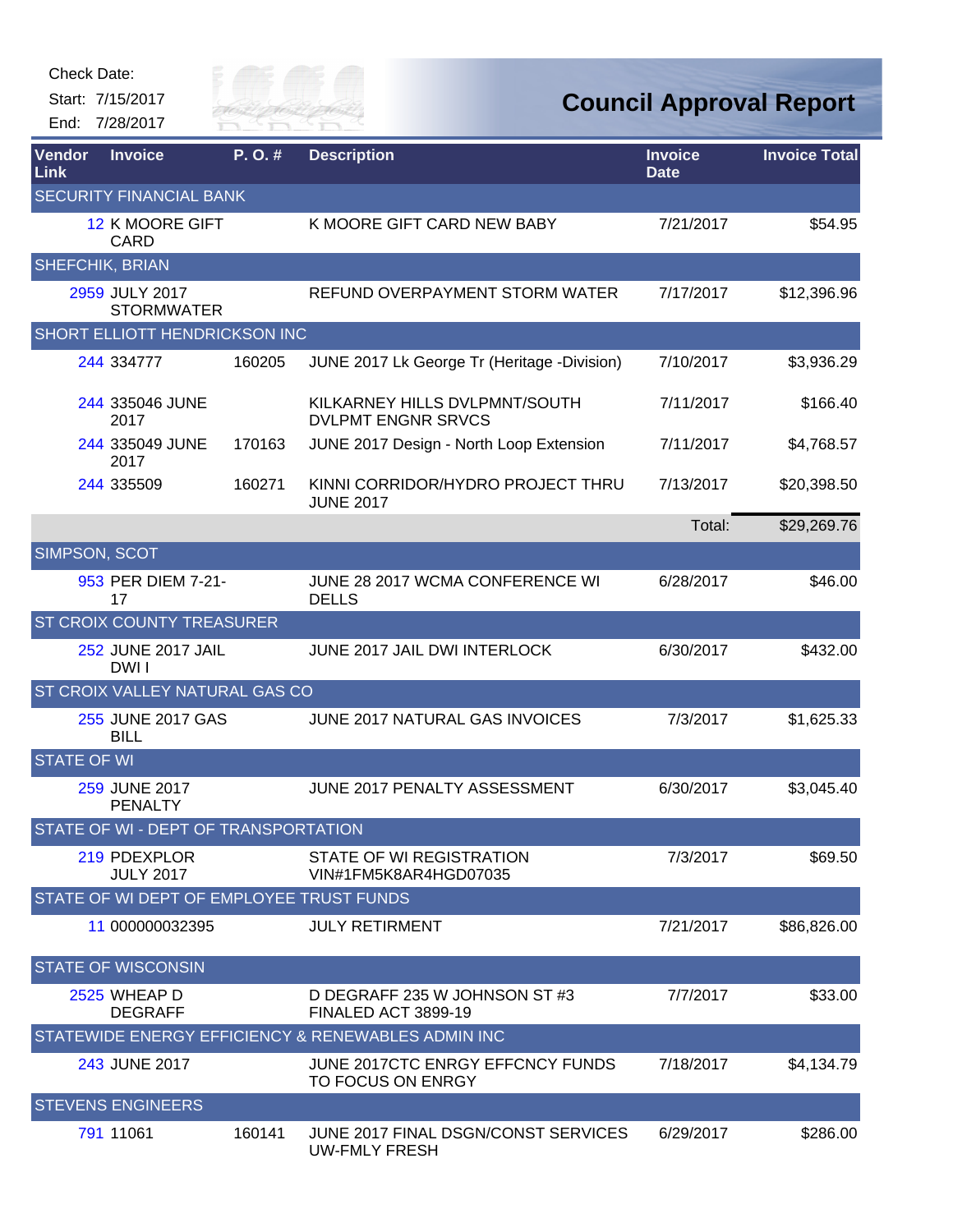| <b>Check Date:</b> |  |
|--------------------|--|
|--------------------|--|



| Vendor<br>Link     | <b>Invoice</b>                             | P.O.#  | <b>Description</b>                                                     | <b>Invoice</b><br><b>Date</b> | <b>Invoice Total</b> |
|--------------------|--------------------------------------------|--------|------------------------------------------------------------------------|-------------------------------|----------------------|
|                    | 791 11069                                  | 170230 | JUNE 2017 PLANNING/DESIGN & CONST<br><b>ADMIN SERVICES</b>             | 6/30/2017                     | \$7,150.00           |
|                    |                                            |        |                                                                        | Total:                        | \$7,436.00           |
| <b>STREICHER'S</b> |                                            |        |                                                                        |                               |                      |
|                    | 736 11270129                               |        | <b>JULY 2017 RANGE SUPPLIES</b>                                        | 7/6/2017                      | \$107.95             |
|                    | STUART C IRBY TOOL AND SAFETY              |        |                                                                        |                               |                      |
|                    | 156 S010262906.00 170234<br>1              |        | <b>JULY 2017 TRANSMISSION WOOD PECKER</b><br><b>REPAIR</b>             | 7/6/2017                      | \$5,120.00           |
|                    | 156 S010299071.00<br>1                     | 170263 | JULY 2017 METER INVENTORY                                              | 7/24/2017                     | \$1,394.40           |
|                    |                                            |        |                                                                        | Total:                        | \$6,514.40           |
|                    | THOMAS, STEVE                              |        |                                                                        |                               |                      |
|                    | 940 PER DIEM 7-21-<br>17                   |        | STATE PATROL DVLPMNT INSTRCTR TRNG<br><b>FORT MCCOY</b>                | 3/16/2017                     | \$53.50              |
|                    | TOLTZ, KING, DUVALL, ANDERSON & ASSOCIATES |        |                                                                        |                               |                      |
|                    | 2172 002017002251                          | 170122 | JUNE 2017 N INTERCEPTOR DOWNSTREAM<br><b>REHAB</b>                     | 6/30/2017                     | \$677.35             |
|                    | 2172 002017002615                          | 160136 | JUNE 2017 NORTH SANITARY SEWER<br><b>INTERCEPT</b>                     | 7/13/2017                     | \$8,129.33           |
|                    |                                            |        |                                                                        | Total:                        | \$8,806.68           |
|                    | <b>TRANS ALARM INC</b>                     |        |                                                                        |                               |                      |
|                    | 557 300335126                              |        | JULY 2017 CITY HALL ALARM REPAIR                                       | 7/3/2017                      | \$153.00             |
|                    | 557 94487470                               |        | <b>QRTLY TOTAL CONNECT &amp; SECURITY</b><br><b>MONITOR VIA INTRNT</b> | 7/3/2017                      | \$119.85             |
|                    |                                            |        |                                                                        | Total:                        | \$272.85             |
|                    | TWIN CITY HARDWARE IR-SEC CEN              |        |                                                                        |                               |                      |
|                    | 899 883159                                 |        | JULY 2017 LOCKET KEYING HOFFMAN<br>PARK OCTAGON BLDG                   | 7/14/2017                     | \$84.80              |
|                    | USIC LOCATING SERVICES LLC                 |        |                                                                        |                               |                      |
|                    | 286 243714                                 | 170068 | JUNE 2017 LOCATING ELECTRIC / WATER                                    | 7/13/2017                     | \$6,708.90           |
|                    | 286 243715                                 | 170070 | JUNE 2017 LOCATING STORM / SANITARY                                    | 7/13/2017                     | \$3,093.83           |
|                    |                                            |        |                                                                        | Total:                        | \$9,802.73           |
|                    | <b>VERSA VEND VENDING</b>                  |        |                                                                        |                               |                      |
|                    | 1205 2114:015084                           |        | JULY 2017 COFFEE                                                       | 7/11/2017                     | \$105.00             |
|                    | <b>VIBRANT HEALTH FAMILY CLINICS</b>       |        |                                                                        |                               |                      |
|                    | 790 208753 7-6-17<br><b>STMT</b>           |        | JUNE 2017 OCCUPATIONAL HEALTH<br><b>SERVICES</b>                       | 7/3/2017                      | \$1,279.62           |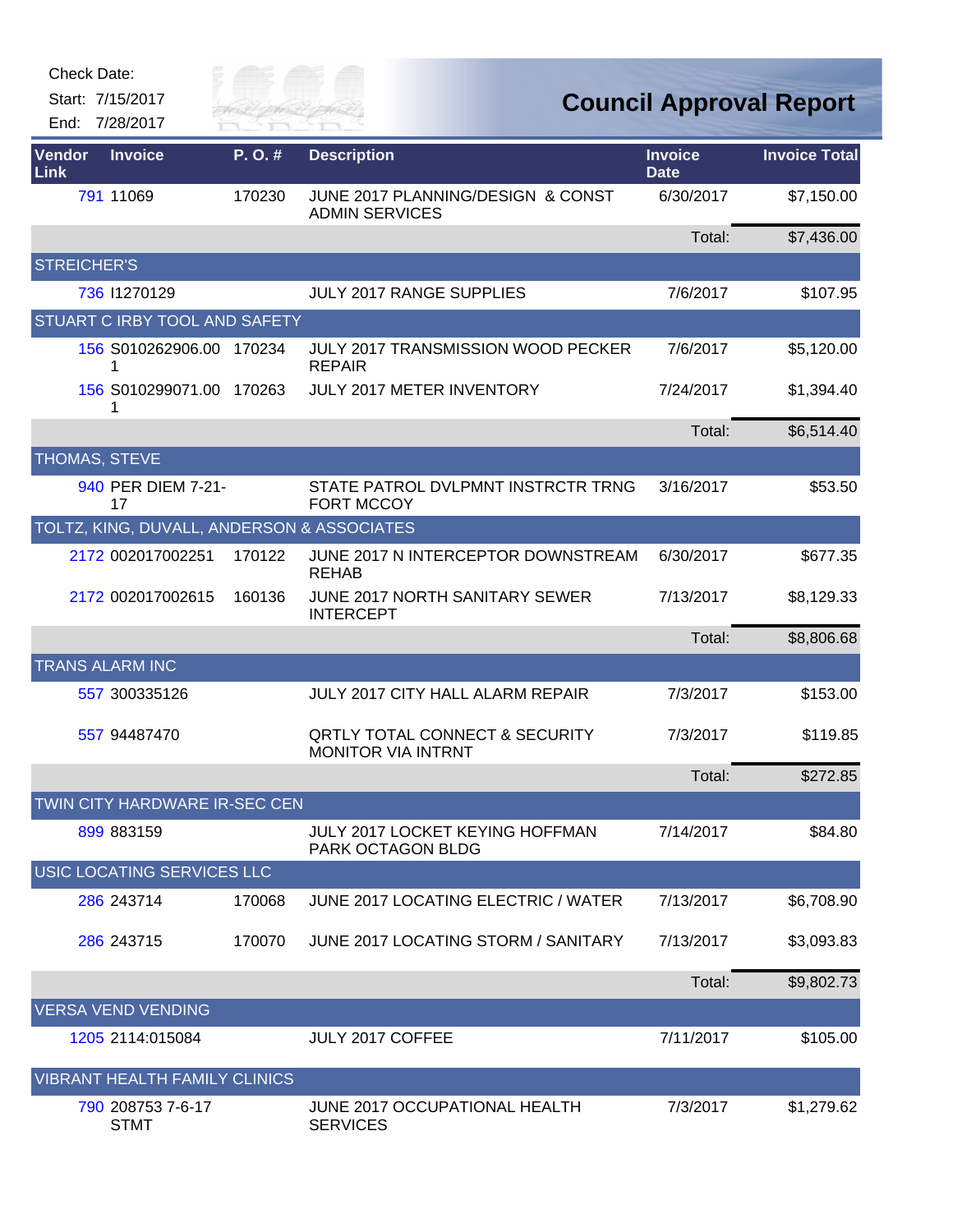| <b>Check Date:</b>    | Start: 7/15/2017<br>End: 7/28/2017     |        | ER FAI                                                       |                               | <b>Council Approval Report</b> |
|-----------------------|----------------------------------------|--------|--------------------------------------------------------------|-------------------------------|--------------------------------|
| <b>Vendor</b><br>Link | <b>Invoice</b>                         | P.O.#  | <b>Description</b>                                           | <b>Invoice</b><br><b>Date</b> | <b>Invoice Total</b>           |
|                       | VIKING COCA-COLA BOTTLING CO           |        |                                                              |                               |                                |
|                       | 16 709353                              |        | <b>MAY 2017 AMBULANCE VENDING</b>                            | 5/19/2017                     | \$169.00                       |
|                       | <b>VIKING ELECTRIC SUPPLY INC</b>      |        |                                                              |                               |                                |
|                       | 750 S000311386.00<br>1CREDIT           |        | CHK#146571 UNAPPLIED PAYMENT 5-1-17                          | 5/1/2017                      | $-$119.84$                     |
|                       | 750 S000468527.00                      |        | MAY 2017 CITY HALL CONCRETE SEALANT<br><b>100 BAGS</b>       | 5/26/2017                     | \$30.39                        |
|                       | 750 S000537774.00<br>3                 |        | JUNE 2017 4 OF 5 LAMPS HOFFMAN<br><b>SFTBALL FIELDS</b>      | 6/20/2017                     | \$151.52                       |
|                       | 750 S000537774.00<br>2                 |        | JUNE 2017 1 OF 6 LAMPS HOFFMAN<br><b>SFTBALL FIELDS</b>      | 6/20/2017                     | \$37.88                        |
|                       | 750 S000537774.00<br>1                 |        | JUNE 2017 6 OF 12 LAMPS HOFFMAN<br><b>SFTBALL FIELDS</b>     | 6/20/2017                     | \$227.28                       |
|                       | 750 S000537774.00<br>5                 |        | JUNE 2017 HOFFMAN PARK 12 LED LAMPS<br><b>SOFTBALL FIELD</b> | 6/21/2017                     | \$37.88                        |
|                       | 750 s000593898.001                     |        | JULY 2017 PD LAMPS                                           | 7/10/2017                     | \$163.80                       |
|                       |                                        |        |                                                              | Total:                        | \$528.91                       |
|                       | <b>WEST CENTRAL BIOSOLIDS FACILITY</b> |        |                                                              |                               |                                |
|                       | 304 2017114-1                          | 170076 | <b>JUNE 2017 BIOSOLIDS FACILITY</b>                          | 7/12/2017                     | \$34,489.31                    |
|                       | <b>WI CHILD SUPPORT</b>                |        |                                                              |                               |                                |
|                       | 4 000000032390                         |        | PPE 07/16/17                                                 | 7/21/2017                     | \$323.07                       |
|                       | WI DEPARTMENT OF REVENUE               |        |                                                              |                               |                                |
|                       | 3 JUNE 2017<br><b>SALES TAX</b>        |        | JUNE 2017 SALES TAX                                          | 6/30/2017                     | \$42,899.51                    |
|                       | 3 000000032389                         |        | PPE 07/16/17                                                 | 7/21/2017                     | \$13,902.63                    |
|                       |                                        |        |                                                              | Total:                        | \$56,802.14                    |
|                       | WI DEPT OF REVENUE                     |        |                                                              |                               |                                |
|                       | 777 000000032397                       |        | PPE 07/16/17                                                 | 7/21/2017                     | \$48.50                        |
|                       | WI DEPT OF SAFETY & PROF SVCS          |        |                                                              |                               |                                |
|                       | 317 443797 PD<br><b>ELEVATOR</b>       |        | STAT OF WI PERMIT TO OPERATE PD<br><b>ELEVATOR</b>           | 7/11/2017                     | \$50.00                        |
|                       | 317 444388                             |        | 2017 ELEVATOR PERMIT TO OPERATE<br><b>LIBRARY/CITY HALL</b>  | 7/18/2017                     | \$100.00                       |
|                       |                                        |        |                                                              | Total:                        | \$150.00                       |
|                       | WI STATE LABORATORY OF HYGIENE         |        |                                                              |                               |                                |
|                       | 330 508335                             |        | JUNE 2017 WATER FLUORIDE CHEMICALS                           | 6/30/2017                     | \$50.00                        |

WOLD ARCHITECTS INCORPORATED